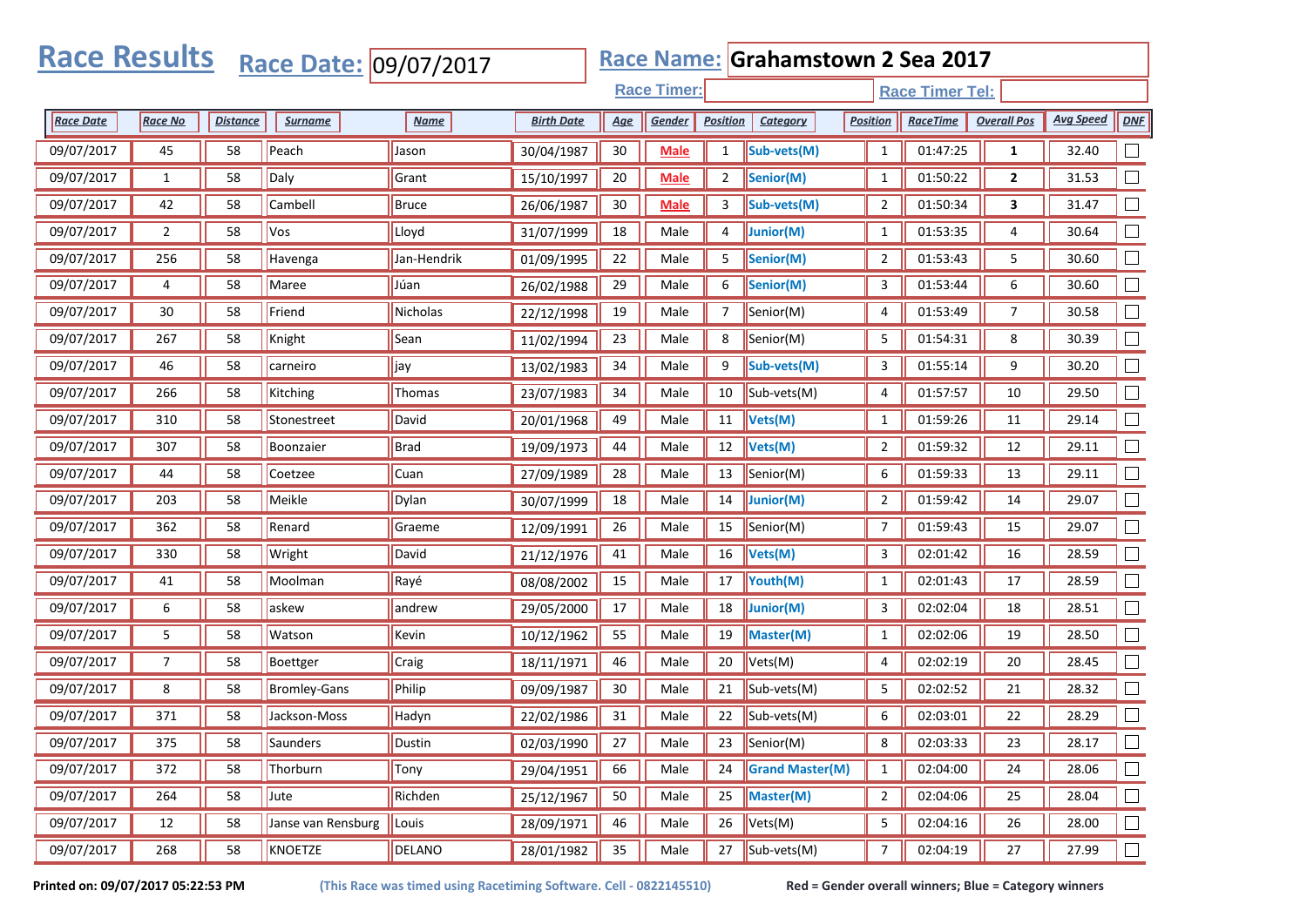| <b>Race Date</b> | <b>Race No</b> | <b>Distance</b> | <b>Surname</b> | <b>Name</b>   | <b>Birth Date</b> | <u>Age</u> | Gender        | <b>Position</b> | <b>Category</b>        | <b>Position</b> | <b>RaceTime</b> | <b>Overall Pos</b> | <b>Avg Speed</b> | <b>DNF</b> |
|------------------|----------------|-----------------|----------------|---------------|-------------------|------------|---------------|-----------------|------------------------|-----------------|-----------------|--------------------|------------------|------------|
| 09/07/2017       | 11             | 58              | Smith          | Greg          | 16/10/1984        | 33         | Male          | 28              | Sub-vets(M)            | 8               | 02:04:55        | 28                 | 27.86            |            |
| 09/07/2017       | 277            | 58              | Marriott       | Peter         | 30/10/1966        | 51         | Male          | 29              | Master(M)              | 3               | 02:04:58        | 29                 | 27.85            |            |
| 09/07/2017       | 251            | 58              | GOUWS          | MONRE         | 17/06/1968        | 49         | Male          | 30              | Vets(M)                | 6               | 02:05:16        | 30                 | 27.78            |            |
| 09/07/2017       | 43             | 58              | Campbell       | Tracey        | 09/12/1980        | 37         | <b>Female</b> | $\mathbf{1}$    | Sub-vets(F)            | $\mathbf{1}$    | 02:05:25        | 31                 | 27.75            |            |
| 09/07/2017       | 301            | 58              | Renard         | Warwick       | 31/01/1986        | 31         | Male          | 31              | Sub-vets(M)            | 9               | 02:06:29        | 32                 | 27.51            |            |
| 09/07/2017       | 390            | 58              | Trollip        | Nathan        | 31/12/1989        | $27\,$     | Male          | 32              | Senior(M)              | 9               | 02:07:01        | 33                 | 27.40            |            |
| 09/07/2017       | 229            | 58              | De Coning      | Dean          | 23/04/1986        | 31         | Male          | 33              | Sub-vets(M)            | 10              | 02:07:11        | 34                 | 27.36            |            |
| 09/07/2017       | 170            | 58              | Kirkhoff       | Shannon       | 02/02/1967        | 50         | <b>Female</b> | $\overline{2}$  | <b>Master(F)</b>       | $\mathbf{1}$    | 02:07:15        | 35                 | 27.35            |            |
| 09/07/2017       | 16             | 58              | van Vuuren     | Gert Daniel   | 12/01/1978        | 39         | Male          | 34              | Sub-vets(M)            | 11              | 02:07:30        | 36                 | 27.29            |            |
| 09/07/2017       | 338            | 58              | Gooden         | Sean          | 29/12/1996        | 21         | Male          | 35              | Senior(M)              | 10              | 02:09:47        | 37                 | 26.81            |            |
| 09/07/2017       | 19             | 58              | Penney         | Stephen       | 02/05/1974        | 43         | Male          | 36              | Vets(M)                | 7               | 02:10:23        | 38                 | 26.69            |            |
| 09/07/2017       | 10             | 58              | <b>LLOYD</b>   | <b>DUNCAN</b> | 01/03/1965        | 52         | Male          | 37              | Master(M)              | 4               | 02:10:25        | 39                 | 26.68            |            |
| 09/07/2017       | 118            | 58              | Lottering      | Nolan         | 20/06/1986        | 31         | Male          | 38              | Sub-vets(M)            | 12              | 02:11:17        | 40                 | 26.51            |            |
| 09/07/2017       | 367            | 58              | De Ridder      | Tertius       | 17/08/1968        | 49         | Male          | 39              | Vets(M)                | 8               | 02:11:23        | 41                 | 26.49            |            |
| 09/07/2017       | 341            | 58              | HOWARD         | DAVID         | 03/09/1981        | 36         | Male          | 40              | Sub-vets(M)            | 13              | 02:11:46        | 42                 | 26.41            |            |
| 09/07/2017       | 331            | 58              | Krenski        | Wayne         | 24/02/1966        | 51         | Male          | 41              | Master(M)              | 5               | 02:12:07        | 43                 | 26.34            | $\Box$     |
| 09/07/2017       | 384            | 58              | Exlem          | John          | 11/06/1956        | 61         | Male          | 42              | <b>Grand Master(M)</b> | $\overline{2}$  | 02:12:54        | 44                 | 26.19            |            |
| 09/07/2017       | 208            | 58              | askew          | mike          | 20/07/1970        | 47         | Male          | 43              | Vets(M)                | 9               | 02:13:09        | 45                 | 26.14            |            |
| 09/07/2017       | 217            | 58              | Brooks         | Jason         | 21/04/1975        | 42         | Male          | 44              | Vets(M)                | 10              | 02:13:10        | 46                 | 26.13            |            |
| 09/07/2017       | 374            | 58              | Runciman       | John          | 17/09/1953        | 64         | Male          | 45              | <b>Grand Master(M)</b> | 3               | 02:16:19        | 47                 | 25.53            |            |
| 09/07/2017       | 209            | 58              | Barkhuizen     | Leon          | 08/04/1965        | 52         | Male          | 46              | Master(M)              | 6               | 02:16:22        | 48                 | 25.52            |            |
| 09/07/2017       | 18             | 58              | Mclean         | Andre         | 08/01/1966        | 51         | Male          | 47              | Master(M)              | 7               | 02:16:25        | 49                 | 25.51            |            |
| 09/07/2017       | 15             | 58              | Exley          | Mark          | 10/04/1960        | 57         | Male          | 48              | Master(M)              | 8               | 02:16:59        | 50                 | 25.40            |            |
| 09/07/2017       | 175            | 58              | MEYER          | <b>JOLENE</b> | 24/10/1985        | 32         | <b>Female</b> | 3               | Sub-vets(F)            | $\overline{2}$  | 02:17:04        | 51                 | 25.39            |            |
| 09/07/2017       | 244            | 58              | Gannon         | Sean          | 20/01/1961        | 56         | Male          | 49              | Master(M)              | 9               | 02:17:17        | 52                 | 25.35            |            |
| 09/07/2017       | 364            | 58              | Ferreire       | Ashton        | 08/02/1972        | 45         | Male          | 50              | Vets(M)                | 11              | 02:17:20        | 53                 | 25.34            | $\Box$     |
| 09/07/2017       | 35             | 58              | Botha          | Jolandi       | 06/04/1976        | 41         | Female        | 4               | Vets(F)                | $\mathbf{1}$    | 02:17:21        | 54                 | 25.34            | $\Box$     |
| 09/07/2017       | 23             | 58              | Cruickshank    | Dwayne        | 28/12/1984        | 33         | Male          | 51              | Sub-vets(M)            | 14              | 02:17:31        | 55                 | 25.31            | $\Box$     |
| 09/07/2017       | 31             | 58              | Penney         | Terri-Lynn    | 31/03/1977        | 40         | Female        | 5               | Vets(F)                | $\overline{2}$  | 02:17:44        | 56                 | 25.27            | $\Box$     |
| 09/07/2017       | 257            | 58              | Havenga        | Jan           | 19/11/1962        | 55         | Male          | 52              | Master(M)              | $10\,$          | 02:17:47        | 57                 | 25.26            | $\Box$     |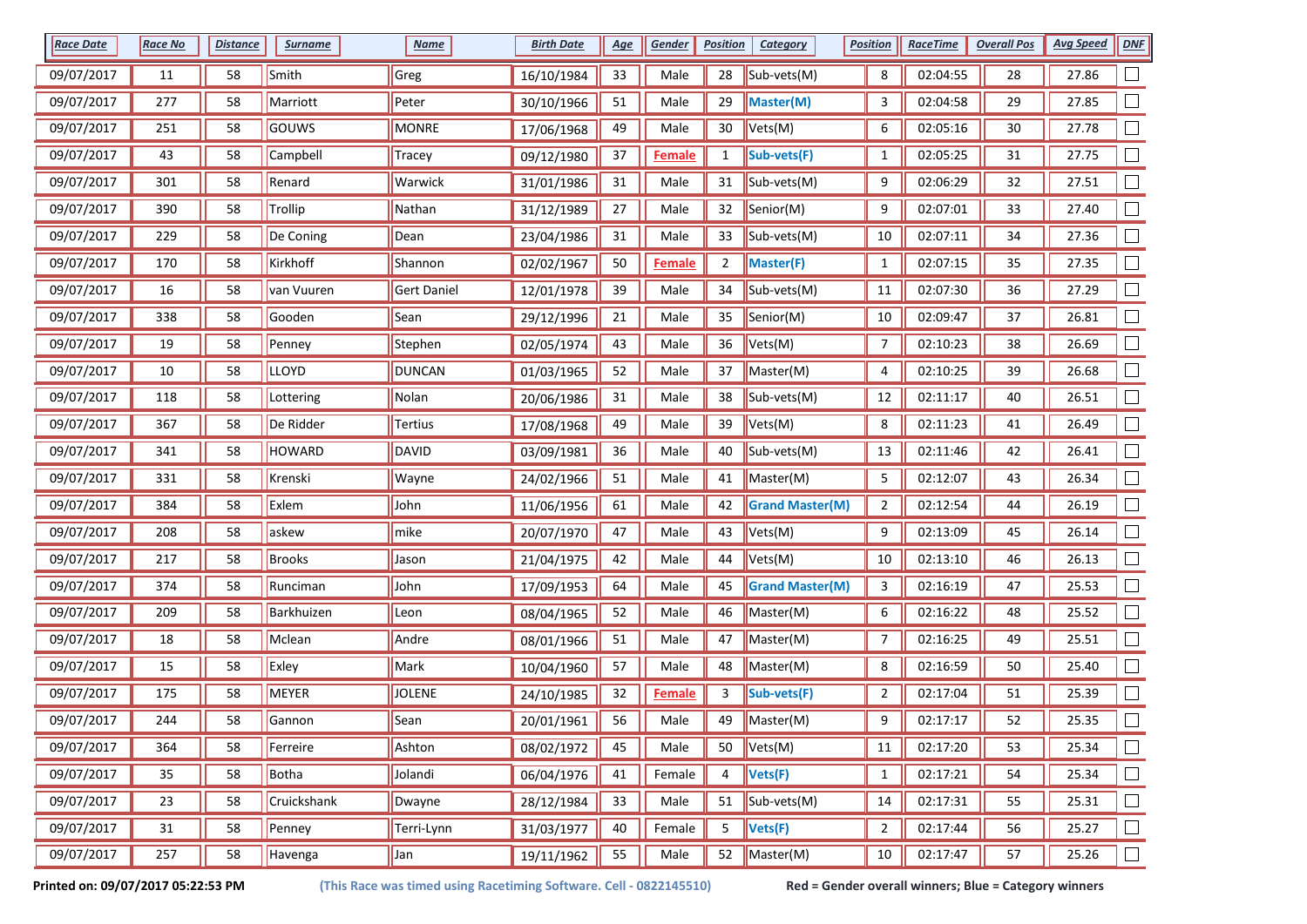| <b>Race Date</b> | <b>Race No</b> | <b>Distance</b> | <b>Surname</b> | <b>Name</b>   | <b>Birth Date</b> | <u>Age</u> | <b>Gender</b> | <b>Position</b> | Category    | <b>Position</b> | <b>RaceTime</b> | <b>Overall Pos</b> | <b>Avg Speed</b> | <b>DNF</b> |
|------------------|----------------|-----------------|----------------|---------------|-------------------|------------|---------------|-----------------|-------------|-----------------|-----------------|--------------------|------------------|------------|
| 09/07/2017       | 103            | 58              | Faber          | Franzo        | 14/12/1977        | $40\,$     | Male          | 53              | Vets(M)     | 12              | 02:18:32        | 58                 | 25.12            |            |
| 09/07/2017       | 275            | 58              | Machard        | Raymond       | 14/05/1971        | 46         | Male          | 54              | Vets(M)     | 13              | 02:18:40        | 59                 | 25.10            |            |
| 09/07/2017       | 265            | 58              | Kieck          | Mark          | 22/03/1983        | 34         | Male          | 55              | Sub-vets(M) | 15              | 02:19:03        | 60                 | 25.03            |            |
| 09/07/2017       | 319            | 58              | Van reeken     | Aubrey        | 20/12/1965        | 52         | Male          | 56              | Master(M)   | 11              | 02:19:05        | 61                 | 25.02            |            |
| 09/07/2017       | 32             | 58              | Mukheibir      | Samantha      | 18/04/1978        | 39         | Female        | 6               | Sub-vets(F) | 3               | 02:19:18        | 62                 | 24.98            |            |
| 09/07/2017       | 318            | 58              | Todd           | Alex          | 04/04/1995        | 22         | Male          | 57              | Senior(M)   | 11              | 02:19:44        | 63                 | 24.90            |            |
| 09/07/2017       | 391            | 58              | Watchurst      | Gavin         | 03/06/1960        | 57         | Male          | 58              | Master(M)   | 12              | 02:20:27        | 64                 | 24.78            |            |
| 09/07/2017       | 152            | 58              | Barbour        | Gill          | 22/08/1980        | 37         | Female        | 7               | Sub-vets(F) | 4               | 02:20:49        | 65                 | 24.71            |            |
| 09/07/2017       | 115            | 58              | Grobler        | Johan         | 29/09/1973        | 44         | Male          | 59              | Vets(M)     | 14              | 02:20:50        | 66                 | 24.71            |            |
| 09/07/2017       | 324            | 58              | Warren         | Kevin         | 04/12/1973        | 44         | Male          | 60              | Vets(M)     | 15              | 02:21:40        | 67                 | 24.56            |            |
| 09/07/2017       | 20             | 58              | Mclean         | Pierre        | 08/11/1969        | 48         | Male          | 61              | Vets(M)     | 16              | 02:22:33        | 68                 | 24.41            |            |
| 09/07/2017       | 263            | 58              | <b>JACKSON</b> | <b>JEFF</b>   | 30/11/1980        | 37         | Male          | 62              | Sub-vets(M) | 16              | 02:22:47        | 69                 | 24.37            |            |
| 09/07/2017       | 360            | 58              | Coward         | Daniel        | 11/10/1999        | 18         | Male          | 63              | Junior(M)   | 4               | 02:23:27        | 70                 | 24.26            |            |
| 09/07/2017       | 238            | 58              | Els            | Heine         | 24/04/1980        | 37         | Male          | 64              | Sub-vets(M) | 17              | 02:24:09        | 71                 | 24.14            |            |
| 09/07/2017       | 352            | 58              | Stowe          | Craig         | 15/09/1975        | 42         | Male          | 65              | Vets(M)     | 17              | 02:24:39        | 72                 | 24.06            |            |
| 09/07/2017       | 29             | 58              | Hobson         | Megan         | 10/02/1974        | 43         | Female        | 8               | Vets(F)     | 3               | 02:24:52        | 73                 | 24.02            | $\Box$     |
| 09/07/2017       | 22             | 58              | Weeber         | Nico          | 07/02/1973        | 44         | Male          | 66              | Vets(M)     | 18              | 02:25:06        | 74                 | 23.98            |            |
| 09/07/2017       | 142            | 58              | <b>Oates</b>   | Warren        | 01/06/1981        | 36         | Male          | 67              | Sub-vets(M) | 18              | 02:25:10        | 75                 | 23.97            |            |
| 09/07/2017       | 283            | 58              | Muller         | Dieter        | 12/10/1981        | 36         | Male          | 68              | Sub-vets(M) | 19              | 02:25:13        | 76                 | 23.96            |            |
| 09/07/2017       | 131            | 58              | Dennis         | Michael       | 01/05/2001        | 16         | Male          | 69              | Youth(M)    | $\overline{2}$  | 02:25:15        | 77                 | 23.96            |            |
| 09/07/2017       | 132            | 58              | Swanepoel      | <b>Jan</b>    | 06/05/1970        | 47         | Male          | 70              | Vets(M)     | 19              | 02:25:16        | 78                 | 23.96            |            |
| 09/07/2017       | 122            | 58              | Coetzee        | Buks          | 07/09/1958        | 59         | Male          | 71              | Master(M)   | 13              | 02:25:17        | 79                 | 23.95            |            |
| 09/07/2017       | 312            | 58              | Stroebel       | Erik          | 25/05/1973        | 44         | Male          | 72              | Vets(M)     | 20              | 02:26:10        | 80                 | 23.81            |            |
| 09/07/2017       | 295            | 58              | Potgieter      | Pierre        | 12/06/1967        | 50         | Male          | 73              | Master(M)   | 14              | 02:26:31        | 81                 | 23.75            |            |
| 09/07/2017       | 308            | 58              | Skae           | Owen          | 06/12/1963        | 54         | Male          | 74              | Master(M)   | 15              | 02:26:47        | 82                 | 23.71            |            |
| 09/07/2017       | 110            | 58              | Meyer          | Colin         | 20/11/1963        | 54         | Male          | 75              | Master(M)   | 16              | 02:26:48        | 83                 | 23.71            | $\Box$     |
| 09/07/2017       | 337            | 58              | Webster        | Jonathan      | 13/11/1985        | 32         | Male          | 76              | Sub-vets(M) | 20              | 02:26:54        | 84                 | 23.69            | $\Box$     |
| 09/07/2017       | 336            | 58              | Goldschmidt    | Gary          | 12/09/1980        | $37\,$     | Male          | 77              | Sub-vets(M) | 21              | 02:26:55        | 85                 | 23.69            | $\Box$     |
| 09/07/2017       | 242            | 58              | Fourie         | Andries Steyn | 06/09/1977        | 40         | Male          | 78              | Vets(M)     | 21              | 02:27:02        | 86                 | 23.67            | $\Box$     |
| 09/07/2017       | 365            | 58              | Harkin         | Neil          | 26/11/1965        | 52         | Male          | 79              | Master(M)   | $17\,$          | 02:27:19        | 87                 | 23.62            | $\Box$     |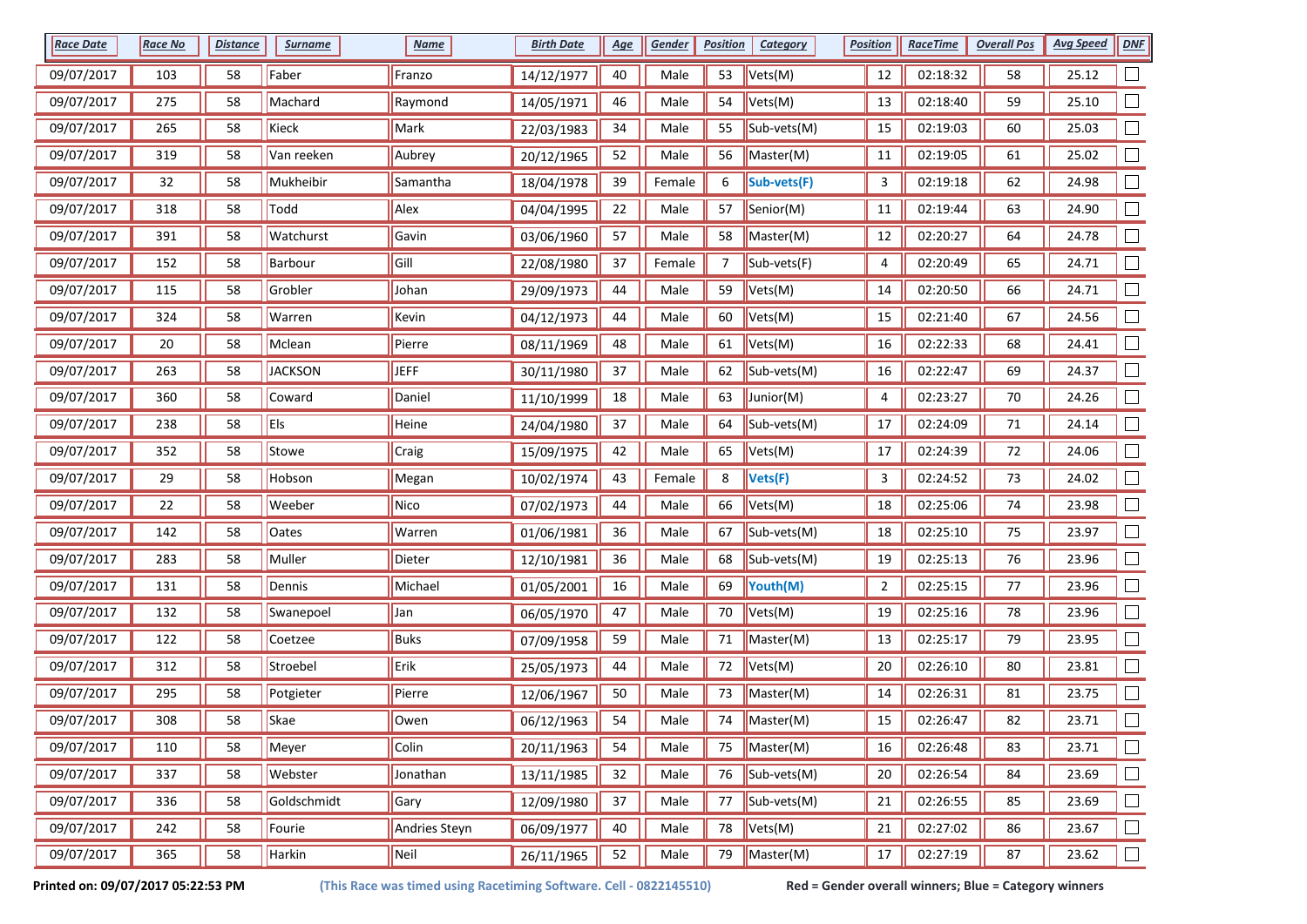| <b>Race Date</b> | <b>Race No</b> | <b>Distance</b> | <b>Surname</b>  | <b>Name</b>  | <b>Birth Date</b> | <u>Age</u> | Gender | <b>Position</b> | <b>Category</b>            | <b>Position</b> | <u>RaceTime</u> | <b>Overall Pos</b> | <b>Avg Speed</b> | DNF               |
|------------------|----------------|-----------------|-----------------|--------------|-------------------|------------|--------|-----------------|----------------------------|-----------------|-----------------|--------------------|------------------|-------------------|
| 09/07/2017       | 234            | 58              | Diederichs      | Roelof       | 13/10/1980        | 37         | Male   | 80              | Sub-vets(M)                | 22              | 02:27:23        | 88                 | 23.61            |                   |
| 09/07/2017       | 241            | 58              | Fouche          | CJ           | 12/05/1991        | 26         | Male   | 81              | Senior(M)                  | 12              | 02:28:38        | 89                 | 23.41            |                   |
| 09/07/2017       | 309            | 58              | Steyn           | Jaco         | 08/04/1992        | 25         | Male   | 82              | Senior(M)                  | 13              | 02:28:39        | 90                 | 23.41            |                   |
| 09/07/2017       | 227            | 58              | Croucamp        | martin       | 06/05/1963        | 54         | Male   | 83              | Master(M)                  | 18              | 02:29:24        | 91                 | 23.29            |                   |
| 09/07/2017       | 260            | 58              | Herrington      | Richard      | 24/07/1978        | 39         | Male   | 84              | Sub-vets(M)                | 23              | 02:29:26        | 92                 | 23.29            |                   |
| 09/07/2017       | 235            | 58              | du Plessis      | Righardt     | 08/03/1978        | 39         | Male   | 85              | Sub-vets(M)                | 24              | 02:29:43        | 93                 | 23.24            |                   |
| 09/07/2017       | 21             | 58              | Kemp            | Erik         | 09/09/1976        | 41         | Male   | 85              | Vets(M)                    | 22              | 02:29:43        | 93                 | 23.24            |                   |
| 09/07/2017       | 233            | 58              | Dicks           | Jason        | 27/11/1990        | 27         | Male   | 87              | Senior(M)                  | 14              | 02:30:06        | 95                 | 23.18            |                   |
| 09/07/2017       | 154            | 58              | Bennie          | Shelly       | 15/03/1972        | 45         | Female | 9               | Vets(F)                    | 4               | 02:30:25        | 96                 | 23.14            |                   |
| 09/07/2017       | 153            | 58              | Beard           | Lee-Anne     | 17/06/1968        | 49         | Female | 10              | Vets(F)                    | 5               | 02:30:26        | 97                 | 23.13            |                   |
| 09/07/2017       | 17             | 58              | Kriel           | Fanie        | 27/05/1967        | $50\,$     | Male   | 88              | Master(M)                  | 19              | 02:30:27        | 98                 | 23.13            |                   |
| 09/07/2017       | 306            | 58              | Sewell          | Mike         | 26/12/1960        | 57         | Male   | 89              | Master(M)                  | 20              | 02:30:31        | 99                 | 23.12            |                   |
| 09/07/2017       | 261            | 58              | Herselman       | Chris        | 12/06/1963        | 54         | Male   | 90              | Master(M)                  | 21              | 02:31:22        | 100                | 22.99            |                   |
| 09/07/2017       | 328            | 58              | Wyatt           | David        | 26/10/1974        | 43         | Male   | 91              | Vets(M)                    | 23              | 02:31:33        | 101                | 22.96            |                   |
| 09/07/2017       | 24             | 58              | van Gent        | Charlie      | 27/06/1975        | 42         | Male   | 92              | Vets(M)                    | 24              | 02:31:35        | 102                | 22.96            |                   |
| 09/07/2017       | 26             | 58              | Bosman          | Bossie       | 22/11/1963        | 54         | Male   | 93              | Master(M)                  | 22              | 02:31:44        | 103                | 22.93            |                   |
| 09/07/2017       | 185            | 58              | Underwood       | Nicolene     | 08/08/1974        | 43         | Female | 11              | Vets(F)                    | 6               | 02:32:58        | 104                | 22.75            |                   |
| 09/07/2017       | 329            | 58              | Young           | Brett        | 13/01/1955        | 62         | Male   | 94              | Grand Master(M)            | 4               | 02:33:52        | 105                | 22.62            |                   |
| 09/07/2017       | 108            | 58              | <b>BENECKE</b>  | JéAN         | 10/12/1971        | 46         | Male   | 95              | Vets(M)                    | 25              | 02:34:20        | 106                | 22.55            |                   |
| 09/07/2017       | 114            | 58              | <b>DU PREEZ</b> | <b>TYRON</b> | 22/02/1974        | 43         | Male   | 96              | Vets(M)                    | 26              | 02:34:24        | 107                | 22.54            |                   |
| 09/07/2017       | 393            | 58              | Upton           | Barry        | 25/03/1969        | 48         | Male   | 97              | Vets(M)                    | 27              | 02:35:12        | 108                | 22.42            |                   |
| 09/07/2017       | 106            | 58              | Johnson         | Bruce        | 01/10/1963        | 54         | Male   | 98              | Master(M)                  | 23              | 02:35:19        | 109                | 22.41            |                   |
| 09/07/2017       | 105            | 58              | Glaum           | Martin       | 22/08/1961        | 56         | Male   | 99              | Master(M)                  | 24              | 02:35:20        | 110                | 22.40            |                   |
| 09/07/2017       | 370            | 58              | Woods           | Joshua       | 21/09/2000        | 17         | Male   | 100             | Junior(M)                  | 5               | 02:36:04        | 111                | 22.30            |                   |
| 09/07/2017       | 216            | 58              | Bridger         | Dazel        | 14/06/1969        | 48         | Male   |                 | 101 $ Vets(M) $            | 28              | 02:36:06        | 112                | 22.29            |                   |
| 09/07/2017       | 269            | 58              | Kriel           | Jurie        | 29/06/1964        | 53         | Male   |                 | 102 Master(M)              | 25              | 02:36:09        | 113                | 22.29            | $\vert \ \ \vert$ |
| 09/07/2017       | 322            | 58              | Vosloo          | Ryno         | 08/08/1989        | 28         | Male   |                 | 103 Senior(M)              | $15\,$          | 02:36:11        | 114                | 22.28            | $\Box$            |
| 09/07/2017       | 151            | 58              | Schoonbee       | Gideon       | 21/12/1958        | 59         | Male   |                 | $\overline{104}$ Master(M) | 26              | 02:36:25        | 115                | 22.25            | $\Box$            |
| 09/07/2017       | 27             | 58              | Penney          | Andrew       | 09/01/1972        | 45         | Male   |                 | 105 $ Vets(M) $            | 29              | 02:36:58        | 116                | 22.17            | $\Box$            |
| 09/07/2017       | 34             | 58              | Woolard         | Faye         | 30/04/1971        | 46         | Female |                 | 12 $Vets(F)$               | 7               | 02:37:05        | 117                | 22.15            | $\Box$            |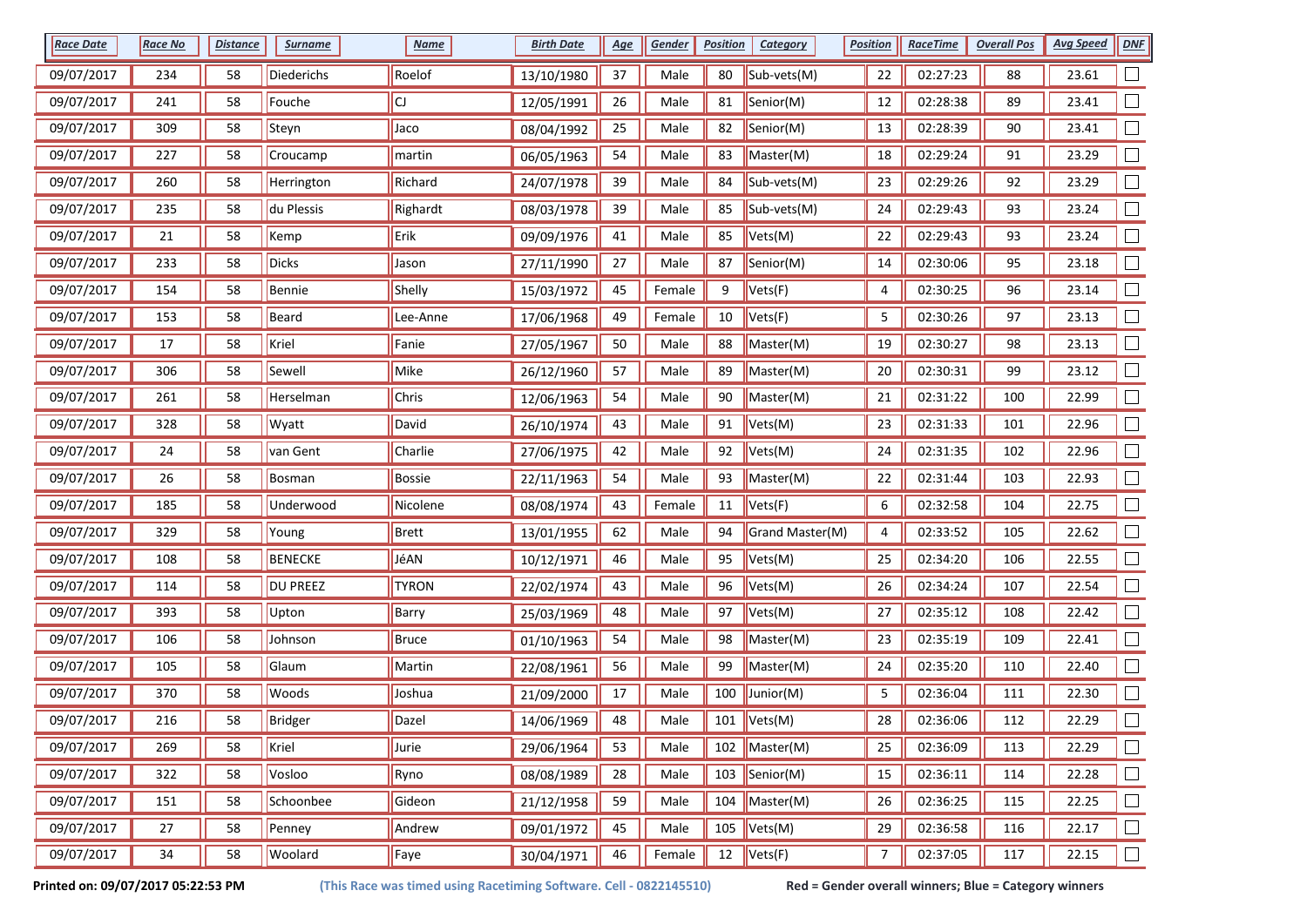| <b>Race Date</b> | <b>Race No</b> | <b>Distance</b> | <b>Surname</b>      | <b>Name</b>   | <b>Birth Date</b> | <u>Age</u> | Gender | <b>Position</b> | <b>Category</b>               | <b>Position</b> | <u>RaceTime</u> | <b>Overall Pos</b> | <b>Avg Speed</b> | DNF    |
|------------------|----------------|-----------------|---------------------|---------------|-------------------|------------|--------|-----------------|-------------------------------|-----------------|-----------------|--------------------|------------------|--------|
| 09/07/2017       | 14             | 58              | ARMSTRONG           | <b>CHEEKY</b> | 03/07/1957        | 60         | Male   | 106             | Grand Master(M)               | 5               | 02:37:06        | 118                | 22.15            |        |
| 09/07/2017       | 211            | 58              | Blane               | Howard        | 18/12/1959        | 58         | Male   | 107             | Master(M)                     | 27              | 02:38:56        | 119                | 21.90            |        |
| 09/07/2017       | 174            | 58              | Marais              | Annelize      | 19/09/1973        | 44         | Female | 13              | Vets(F)                       | 8               | 02:39:00        | 120                | 21.89            |        |
| 09/07/2017       | 102            | 58              | REED                | Peter         | 08/12/1951        | 66         | Male   | 108             | Grand Master(M)               | 6               | 02:39:19        | 121                | 21.84            |        |
| 09/07/2017       | 247            | 58              | Gieseke             | Brett         | 30/06/1983        | 34         | Male   | 109             | Sub-vets(M)                   | 25              | 02:39:21        | 122                | 21.84            |        |
| 09/07/2017       | 186            | 58              | <b>VAN DE VYVER</b> | LOUISE        | 20/07/1984        | 33         | Female | 14              | Sub-vets(F)                   | 5               | 02:39:32        | 123                | 21.81            |        |
| 09/07/2017       | 101            | 58              | Emslie              | Dudley        | 02/07/1948        | 69         | Male   | 110             | Grand Master(M)               | $\overline{7}$  | 02:39:46        | 124                | 21.78            |        |
| 09/07/2017       | 158            | 58              | Cooper              | Leana         | 25/10/1978        | 39         | Female | 15              | Sub-vets(F)                   | 6               | 02:39:52        | 125                | 21.77            |        |
| 09/07/2017       | 253            | 58              | Greeff              | Ryno          | 02/03/1988        | 29         | Male   | 111             | Senior(M)                     | 16              | 02:39:53        | 126                | 21.77            |        |
| 09/07/2017       | 112            | 58              | kingwill            | alex          | 11/02/1957        | 60         | Male   | 112             | Grand Master(M)               | 8               | 02:40:17        | 127                | 21.71            |        |
| 09/07/2017       | 332            | 58              | Eaton               | Jody          | 21/02/1977        | 40         | Male   | 113             | $\blacktriangleright$ Vets(M) | 30              | 02:40:34        | 128                | 21.67            |        |
| 09/07/2017       | 225            | 58              | Craigie             | Stephen       | 08/02/1967        | 50         | Male   |                 | 114   Master(M)               | 28              | 02:40:50        | 129                | 21.64            |        |
| 09/07/2017       | 220            | 58              | Carver              | Christian     | 01/10/1961        | 56         | Male   |                 | 115    Master(M)              | 29              | 02:40:53        | 130                | 21.63            |        |
| 09/07/2017       | 289            | 58              | Oosthuizen          | Stefan        | 06/10/1967        | $50\,$     | Male   |                 | 116   Master(M)               | 30              | 02:41:21        | 131                | 21.57            |        |
| 09/07/2017       | 378            | 58              | Veto                | Luthando      | 07/10/1980        | 37         | Male   |                 | 117 $\vert$ Sub-vets(M)       | 26              | 02:41:33        | 132                | 21.54            |        |
| 09/07/2017       | 215            | 58              | <b>Breedt</b>       | Elard         | 29/09/1981        | 36         | Male   | 118             | Sub-vets(M)                   | 27              | 02:41:35        | 133                | 21.54            |        |
| 09/07/2017       | 314            | 58              | Sweeney             | Morne         | 20/10/1973        | 44         | Male   | 119             | Vets(M)                       | 31              | 02:41:45        | 134                | 21.51            |        |
| 09/07/2017       | 346            | 58              | Hall                | Robert        | 19/04/1979        | 38         | Male   | 120             | Sub-vets(M)                   | 28              | 02:42:54        | 135                | 21.36            |        |
| 09/07/2017       | 311            | 58              | Stratford           | Ollie         | 31/03/1971        | 46         | Male   | 121             | Vets(M)                       | 32              | 02:42:55        | 136                | 21.36            |        |
| 09/07/2017       | 107            | 58              | POUROULLIS          | <b>CHRIS</b>  | 19/04/1962        | 55         | Male   | 122             | Master(M)                     | 31              | 02:42:56        | 137                | 21.36            |        |
| 09/07/2017       | 33             | 58              | Mclean              | Denise        | 13/06/1965        | 52         | Female | 16              | Master(F)                     | $\overline{a}$  | 02:42:57        | 138                | 21.36            |        |
| 09/07/2017       | 270            | 58              | Leask               | Wayne         | 22/02/1965        | 52         | Male   |                 | 123   Master(M)               | 32              | 02:43:00        | 139                | 21.35            |        |
| 09/07/2017       | 286            | 58              | Nel                 | Stephan       | 22/01/1979        | 38         | Male   | 124             | Sub-vets(M)                   | 29              | 02:43:02        | 140                | 21.35            |        |
| 09/07/2017       | 228            | 58              | Davis               | Shaun         | 05/08/1986        | 31         | Male   | 125             | Sub-vets(M)                   | 30              | 02:43:04        | 141                | 21.34            |        |
| 09/07/2017       | 129            | 58              | Ducie               | Greg          | 19/09/1974        | 43         | Male   |                 | 126 $ Vets(M) $               | 33              | 02:43:08        | 142                | 21.33            |        |
| 09/07/2017       | 172            | 58              | Laing               | Vicki         | 07/12/1976        | 41         | Female | 17              | Vets(F)                       | 9               | 02:43:14        | 143                | 21.32            | $\Box$ |
| 09/07/2017       | 347            | 58              | Cunningham          | Allen         | 20/09/1964        | 53         | Male   | 127             | $\blacksquare$ Master(M)      | 33              | 02:43:16        | 144                | 21.31            | $\Box$ |
| 09/07/2017       | 380            | 58              | Rowley              | Steve         | 19/11/1957        | 60         | Male   | 128             | Grand Master(M)               | 9               | 02:43:18        | 145                | 21.31            | $\Box$ |
| 09/07/2017       | 224            | 58              | Couzyn              | Andrew        | 23/05/1970        | 47         | Male   |                 | 129 $ Vets(M) $               | 34              | 02:43:27        | 146                | 21.29            | $\Box$ |
| 09/07/2017       | 196            | 58              | Oelofsen            | Cecelia       | 29/03/1975        | 42         | Female | 18              | Vets(F)                       | $10\,$          | 02:43:32        | 147                | 21.28            | $\Box$ |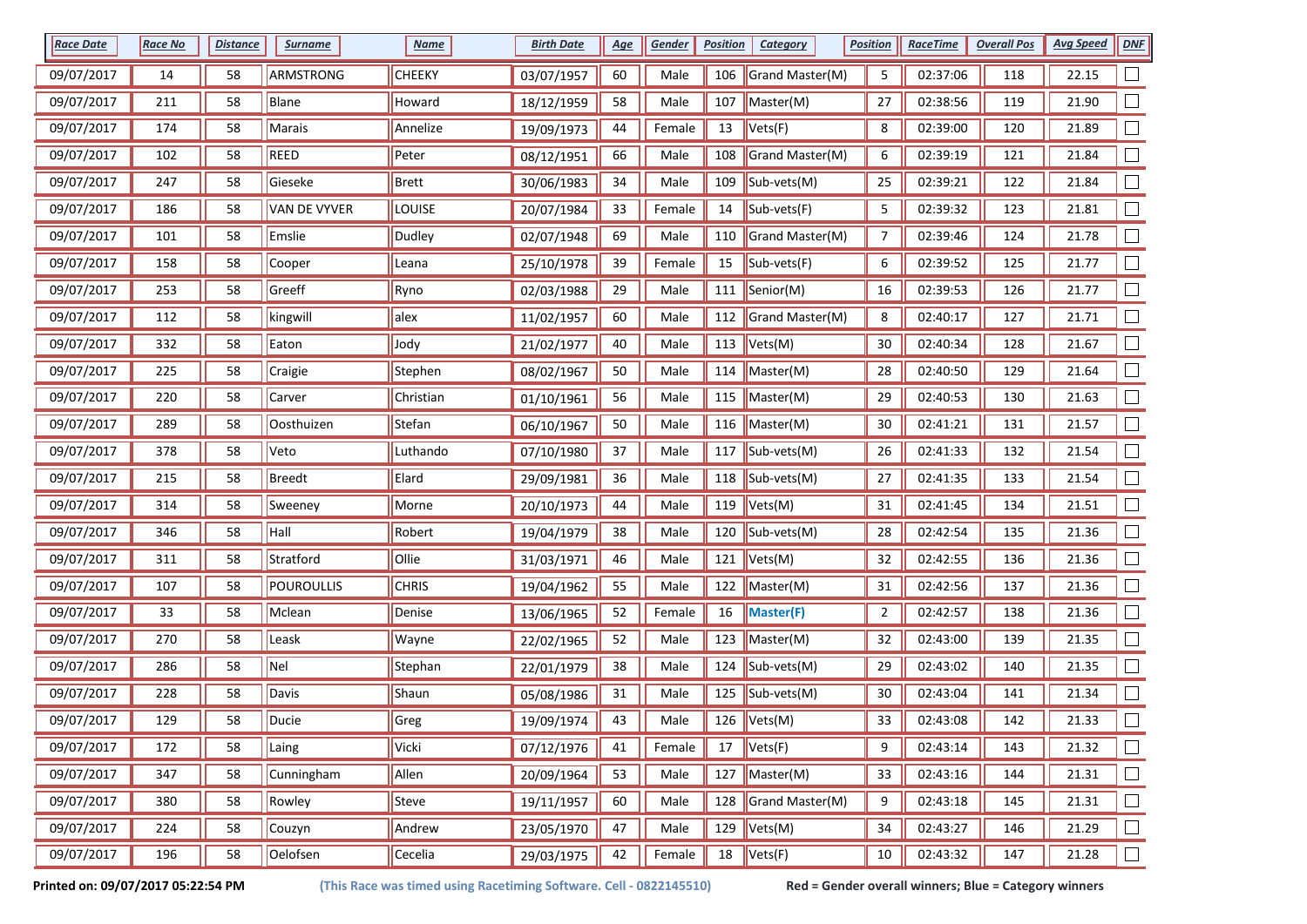| <b>Race Date</b> | <b>Race No</b> | <b>Distance</b> | <b>Surname</b> | <b>Name</b> | <b>Birth Date</b> | <u>Age</u> | Gender | <b>Position</b> | <b>Category</b>          | <b>Position</b> | <b>RaceTime</b> | <b>Overall Pos</b> | <b>Avg Speed</b> | <b>DNF</b> |
|------------------|----------------|-----------------|----------------|-------------|-------------------|------------|--------|-----------------|--------------------------|-----------------|-----------------|--------------------|------------------|------------|
| 09/07/2017       | 246            | 58              | Gerryts        | Johan       | 03/09/1951        | 66         | Male   | 130             | Grand Master(M)          | 10              | 02:43:34        | 148                | 21.28            |            |
| 09/07/2017       | 36             | 58              | Linder         | Janine      | 28/03/1967        | $50\,$     | Female | 19              | Master(F)                | 3               | 02:43:36        | 149                | 21.27            |            |
| 09/07/2017       | 117            | 58              | Robson         | Jacques     | 24/04/1964        | 53         | Male   | 131             | $\blacksquare$ Master(M) | 34              | 02:44:36        | 150                | 21.14            |            |
| 09/07/2017       | 140            | 58              | Homann         | Aiden       | 02/07/1988        | 29         | Male   | 132             | $\blacksquare$ Senior(M) | 17              | 02:44:48        | 151                | 21.12            |            |
| 09/07/2017       | 357            | 58              | Bull           | Tim         | 28/05/1958        | 59         | Male   | 133             | Master(M)                | 35              | 02:45:40        | 152                | 21.01            |            |
| 09/07/2017       | 188            | 58              | van der Walt   | Katherine   | 11/02/1976        | 41         | Female | 20              | Vets(F)                  | 11              | 02:46:08        | 153                | 20.95            |            |
| 09/07/2017       | 350            | 58              | Jackson        | Danie       | 07/04/1958        | 59         | Male   | 134             | Master(M)                | 36              | 02:46:09        | 154                | 20.94            |            |
| 09/07/2017       | 190            | 58              | Van Rooyen     | Yolande     | 03/05/1968        | 49         | Female | 21              | Vets(F)                  | 12              | 02:46:20        | 155                | 20.92            |            |
| 09/07/2017       | 171            | 58              | Kruiskamp      | Claire      | 06/04/1977        | 40         | Female | 22              | Vets(F)                  | 13              | 02:47:06        | 156                | 20.83            |            |
| 09/07/2017       | 292            | 58              | Pienaar        | Jean-Pierre | 02/12/1969        | 48         | Male   | 135             | Vets(M)                  | 35              | 02:47:07        | 157                | 20.82            |            |
| 09/07/2017       | 113            | 58              | Tucker         | Brent       | 14/05/1978        | 39         | Male   | 136             | $\parallel$ Sub-vets(M)  | 31              | 02:47:30        | 158                | 20.78            |            |
| 09/07/2017       | 369            | 58              | Woods          | Robert      | 23/06/1969        | 48         | Male   | 137             | Vets(M)                  | 36              | 02:48:06        | 159                | 20.70            |            |
| 09/07/2017       | 304            | 58              | Saker          | David       | 25/05/1958        | 59         | Male   | 138             | Master(M)                | 37              | 02:49:17        | 160                | 20.56            |            |
| 09/07/2017       | 143            | 58              | Hanly          | Patrick     | 18/08/1953        | 64         | Male   | 139             | Grand Master(M)          | 11              | 02:49:44        | 161                | 20.50            |            |
| 09/07/2017       | 281            | 58              | Mograbi        | Jonathan    | 12/12/1980        | 37         | Male   | 140             | $\vert$ Sub-vets(M)      | 32              | 02:49:47        | 162                | 20.50            |            |
| 09/07/2017       | 392            | 58              | Kickhofel      | Rolf        | 25/11/1965        | 52         | Male   | 141             | Master(M)                | 38              | 02:49:59        | 163                | 20.47            | $\Box$     |
| 09/07/2017       | 366            | 58              | Flecher        | Juwayne     | 21/10/1990        | 27         | Male   | 142             | Senior(M)                | 18              | 02:50:01        | 164                | 20.47            |            |
| 09/07/2017       | 278            | 58              | McCaughey      | Kevin       | 04/04/1961        | 56         | Female | 23              | Master(F)                | 4               | 02:50:13        | 165                | 20.44            |            |
| 09/07/2017       | 168            | 58              | lilling        | cindy       | 31/12/1967        | 49         | Female | 24              | Vets(F)                  | 14              | 02:50:22        | 166                | 20.43            |            |
| 09/07/2017       | 164            | 58              | Grobler        | Nicky       | 17/10/1978        | 39         | Female | 25              | Sub-vets(F)              | 7               | 02:51:17        | 167                | 20.32            |            |
| 09/07/2017       | 212            | 58              | Blane          | Lawrence    | 18/12/1959        | 58         | Male   | 143             | $\blacksquare$ Master(M) | 39              | 02:51:19        | 168                | 20.31            |            |
| 09/07/2017       | 388            | 58              | Catherine      | Gareth      | 26/04/1983        | 34         | Male   | 144             | $\vert$ Sub-vets(M)      | 33              | 02:52:03        | 169                | 20.23            |            |
| 09/07/2017       | 389            | 58              | Ekron          | Benjamin    | 25/04/1987        | $30\,$     | Male   | 145             | Sub-vets(M)              | 34              | 02:52:05        | 170                | 20.22            |            |
| 09/07/2017       | 239            | 58              | Fernandes      | Peter-John  | 24/06/1990        | 27         | Male   | 146             | Senior(M)                | 19              | 02:52:24        | 171                | 20.19            |            |
| 09/07/2017       | 138            | 58              | Wilson         | Mike        | 12/05/1966        | 51         | Male   | 147             | $\blacksquare$ Master(M) | 40              | 02:52:42        | 172                | 20.15            |            |
| 09/07/2017       | 288            | 58              | Oelofse        | Gary        | 27/07/1966        | 51         | Male   | 148             | Master(M)                | 41              | 02:52:52        | 173                | 20.13            | $\Box$     |
| 09/07/2017       | 300            | 58              | Rainier        | Rob         | 04/08/1961        | 56         | Male   | 149             | Master(M)                | 42              | 02:53:09        | 174                | 20.10            | $\Box$     |
| 09/07/2017       | 303            | 58              | Rumbelow       | Evan        | 09/01/1970        | 47         | Male   | 150             | $\sqrt{\text{Vets(M)}}$  | 37              | 02:53:23        | 175                | 20.07            | $\Box$     |
| 09/07/2017       | 320            | 58              | van Wyk        | Stephan     | 05/03/1966        | 51         | Male   | 151             | Master(M)                | 43              | 02:53:26        | 176                | 20.07            | $\Box$     |
| 09/07/2017       | 159            | 58              | De Koning      | Tracy       | 20/03/1984        | 33         | Female | 26              | $\left $ Sub-vets(F)     | 8               | 02:53:28        | 177                | 20.06            | $\Box$     |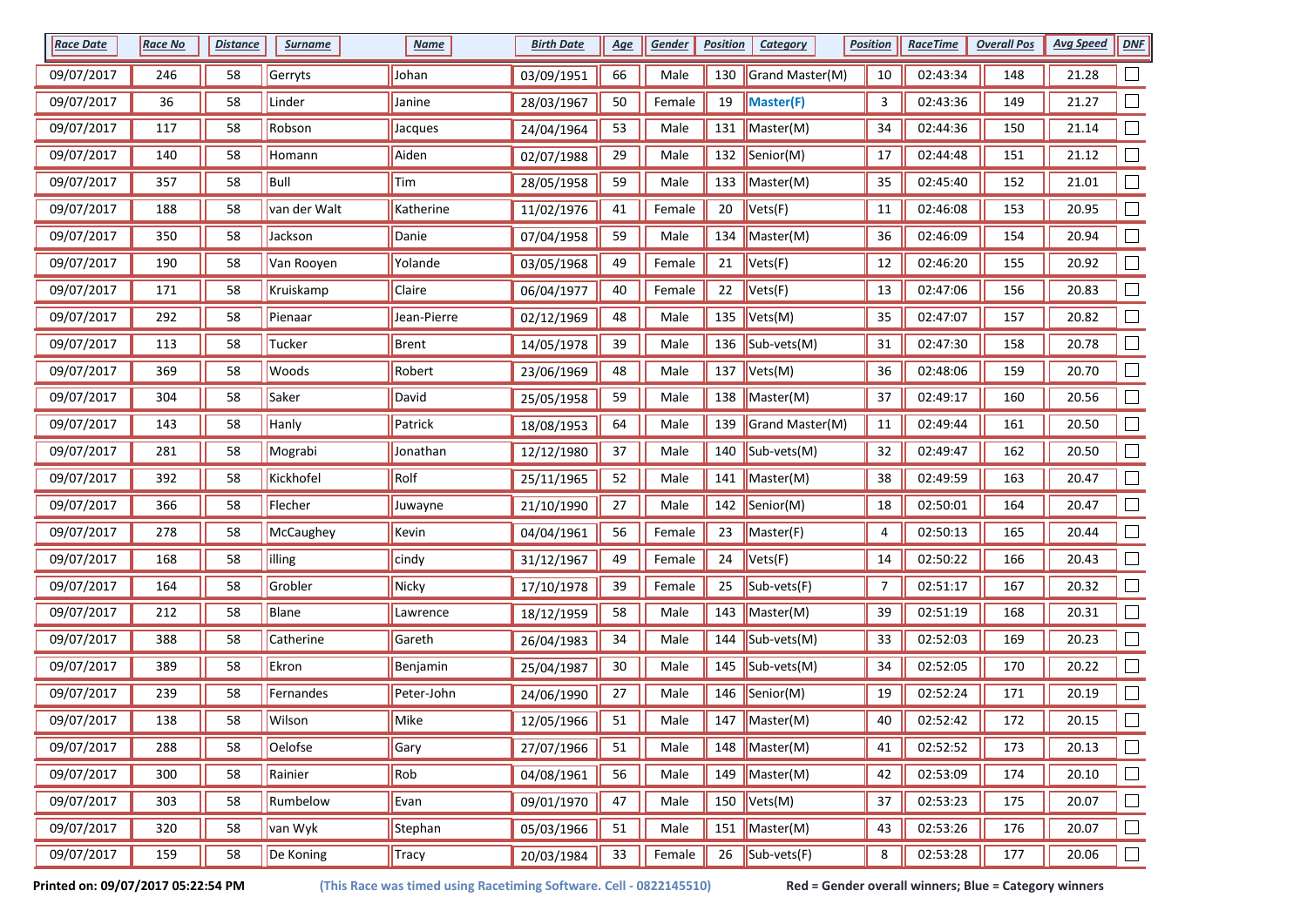| <b>Race Date</b> | <b>Race No</b> | <b>Distance</b> | <b>Surname</b> | <b>Name</b> | <b>Birth Date</b> | <u>Age</u> | Gender | <b>Position</b> | <b>Category</b>          | <b>Position</b> | <b>RaceTime</b> | <b>Overall Pos</b> | <b>Avg Speed</b> | DNE                      |
|------------------|----------------|-----------------|----------------|-------------|-------------------|------------|--------|-----------------|--------------------------|-----------------|-----------------|--------------------|------------------|--------------------------|
| 09/07/2017       | 363            | 58              | Cartwright     | Oliver      | 03/11/1947        | $70\,$     | Male   | 152             | Grand Master(M)          | 12              | 02:53:32        | 178                | 20.05            |                          |
| 09/07/2017       | 274            | 58              | Lottering      | Tony        | 30/12/1953        | 64         | Male   | 153             | Grand Master(M)          | 13              | 02:53:48        | 179                | 20.02            | $\overline{\phantom{a}}$ |
| 09/07/2017       | 262            | 58              | Houghting      | Ronald      | 31/10/1969        | 48         | Male   | 154             | Vets(M)                  | 38              | 02:54:18        | 180                | 19.97            |                          |
| 09/07/2017       | 373            | 58              | Muller         | Leon        | 29/10/1959        | 58         | Male   | 155             | Master(M)                | 44              | 02:54:35        | 181                | 19.93            |                          |
| 09/07/2017       | 192            | 58              | Wessels        | Elize       | 03/08/1972        | 45         | Female | 27              | Vets(F)                  | 15              | 02:55:35        | 182                | 19.82            |                          |
| 09/07/2017       | 326            | 58              | Watson         | Paul        | 23/09/1994        | 23         | Male   | 156             | Senior(M)                | $20\,$          | 02:55:45        | 183                | 19.80            | $\Box$                   |
| 09/07/2017       | 325            | 58              | Watson         | Brian       | 06/07/1960        | 57         | Male   | 157             | Master(M)                | 45              | 02:55:46        | 184                | 19.80            | $\Box$                   |
| 09/07/2017       | 355            | 58              | Smith          | Richard     | 16/12/1975        | 42         | Male   | 158             | Vets(M)                  | 39              | 02:55:48        | 185                | 19.80            | $\Box$                   |
| 09/07/2017       | 302            | 58              | Roux           | Colin       | 03/08/1980        | 37         | Male   | 159             | Sub-vets(M)              | 35              | 02:56:50        | 186                | 19.68            |                          |
| 09/07/2017       | 119            | 58              | Evans          | Trevor      | 31/01/1945        | 72         | Male   | 160             | Grand Master(M)          | 14              | 02:57:46        | 187                | 19.58            | $\Box$                   |
| 09/07/2017       | 376            | 58              | Scott          | Andrew      | 14/08/1973        | 44         | Male   | 161             | Vets(M)                  | 40              | 02:57:52        | 188                | 19.57            | $\Box$                   |
| 09/07/2017       | 273            | 58              | Linder         | Ernst       | 02/03/1964        | 53         | Male   | 162             | $\blacksquare$ Master(M) | 46              | 02:57:55        | 189                | 19.56            |                          |
| 09/07/2017       | 219            | 58              | Butler         | Johan       | 29/06/1963        | 54         | Male   | 163             | $\parallel$ Master(M)    | 47              | 02:59:13        | 190                | 19.42            |                          |
| 09/07/2017       | 25             | 58              | Todd           | Simon       | 10/10/1953        | 64         | Male   | 164             | Grand Master(M)          | 15              | 02:59:43        | 191                | 19.36            |                          |
| 09/07/2017       | 133            | 58              | Benade         | Kevin       | 03/09/1968        | 49         | Male   | 165             | Vets(M)                  | 41              | 03:00:08        | 192                | 19.32            | $\Box$                   |
| 09/07/2017       | 358            | 58              | Stirk          | Justin      | 11/10/1966        | 51         | Male   | 166             | Master(M)                | 48              | 03:00:23        | 193                | 19.29            | $\Box$                   |
| 09/07/2017       | 386            | 58              | Richarson      | Calvin      | 31/08/2001        | 16         | Male   | 167             | Youth(M)                 | 3               | 03:00:40        | 194                | 19.26            | $\Box$                   |
| 09/07/2017       | 387            | 58              | Richardson     | Mac         | 19/01/1968        | 49         | Male   | 168             | Vets(M)                  | 42              | 03:00:43        | 195                | 19.26            |                          |
| 09/07/2017       | 39             | 58              | van Gent       | Susan       | 05/08/1977        | 40         | Female | 28              | Vets(F)                  | 16              | 03:00:44        | 196                | 19.25            |                          |
| 09/07/2017       | 333            | 58              | van der Byl    | Calven      | 11/03/1986        | 31         | Male   | 169             | Sub-vets(M)              | 36              | 03:00:51        | 197                | 19.24            | $\Box$                   |
| 09/07/2017       | 354            | 58              | Smith          | Jhone'      | 13/11/1976        | 41         | Female | 29              | Vets(F)                  | 17              | 03:00:58        | 198                | 19.23            | $\Box$                   |
| 09/07/2017       | 121            | 58              | Fourie         | Mynard      | 16/07/1959        | 58         | Male   | 170             | Master(M)                | 49              | 03:01:23        | 199                | 19.19            |                          |
| 09/07/2017       | 182            | 58              | Sandenbergh    | Junice      | 05/08/1980        | 37         | Female | 30              | Sub-vets(F)              | 9               | 03:01:26        | 200                | 19.18            |                          |
| 09/07/2017       | 356            | 58              | Breedy         | Andre'      | 25/07/1957        | 60         | Male   | 171             | Grand Master(M)          | 16              | 03:02:34        | 201                | 19.06            | $\Box$                   |
| 09/07/2017       | 342            | 58              | Claassen       | Johnny      | 10/05/1965        | 52         | Male   |                 | 172   Master(M)          | 50              | 03:02:51        | 202                | 19.03            | $\overline{\phantom{a}}$ |
| 09/07/2017       | 334            | 58              | Grobler        | Jacobus     | 05/10/1971        | 46         | Male   | 173             | $\sqrt{\text{Vets}(M)}$  | 43              | 03:03:55        | 203                | 18.92            | $\Box$                   |
| 09/07/2017       | 146            | 58              | Clarke         | David       | 31/10/1957        | 60         | Male   | 174             | Grand Master(M)          | $17\,$          | 03:04:02        | 204                | 18.91            | $\Box$                   |
| 09/07/2017       | 137            | 58              | Van den berg   | Leonard     | 13/11/1986        | 31         | Male   |                 | 175 $\vert$ Sub-vets(M)  | 37              | 03:04:04        | 205                | 18.91            | $\Box$                   |
| 09/07/2017       | 276            | 58              | Maritz         | Pieter      | 27/12/1977        | 40         | Male   |                 | 176 $Vets(M)$            | 44              | 03:04:15        | 206                | 18.89            | $\Box$                   |
| 09/07/2017       | 240            | 58              | Fischer        | Gerhard     | 11/09/1970        | 47         | Male   |                 | 177 $ Vets(M) $          | 45              | 03:04:56        | 207                | 18.82            | $\Box$                   |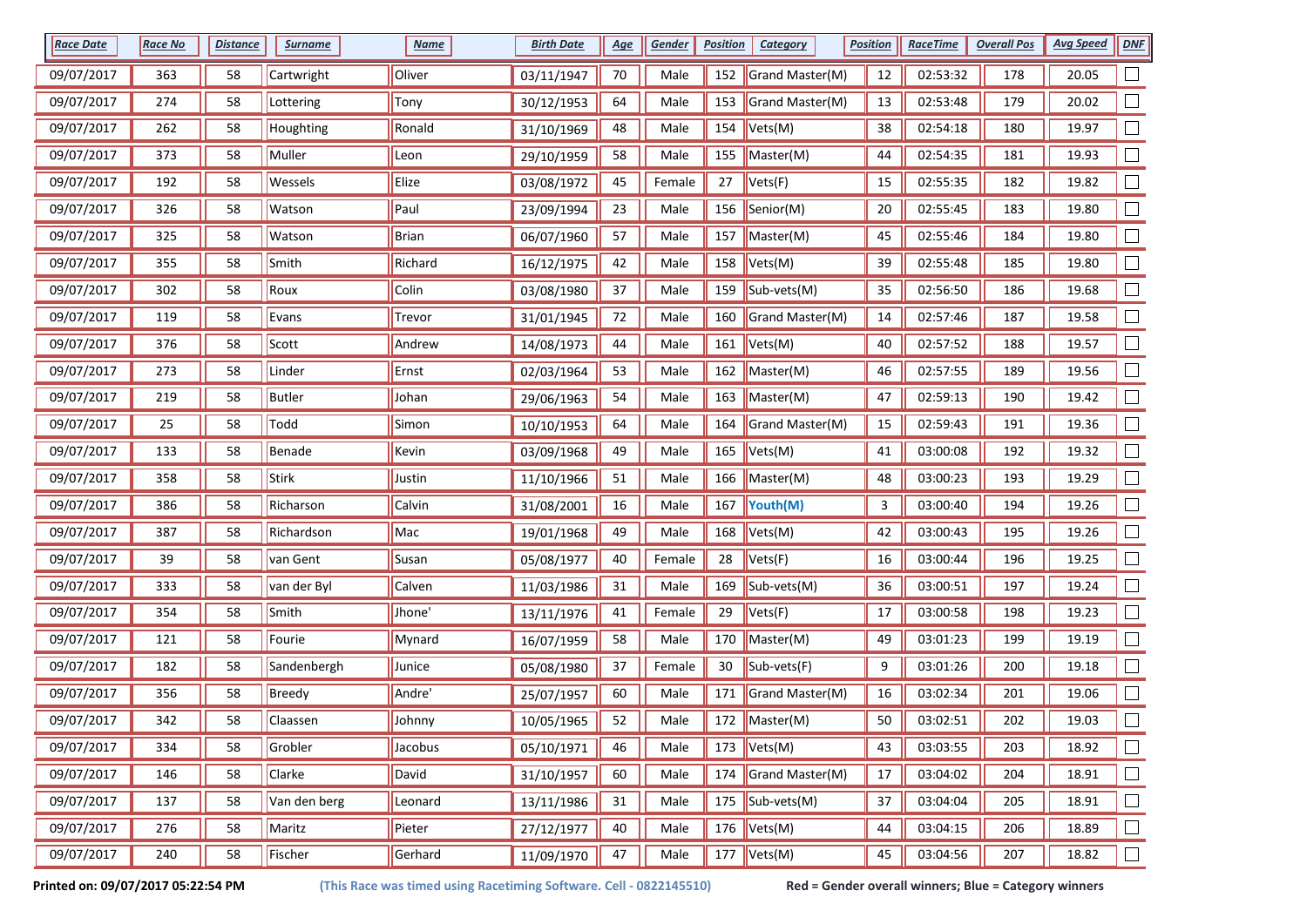| <b>Race Date</b> | <b>Race No</b> | <b>Distance</b> | <b>Surname</b> | <b>Name</b>    | <b>Birth Date</b> | <u>Age</u> | Gender | <b>Position</b> | <b>Category</b>              | <b>Position</b> | <u>RaceTime</u> | <b>Overall Pos</b> | <b>Avg Speed</b> | DNF    |
|------------------|----------------|-----------------|----------------|----------------|-------------------|------------|--------|-----------------|------------------------------|-----------------|-----------------|--------------------|------------------|--------|
| 09/07/2017       | 255            | 58              | harvey         | cameron        | 19/03/1982        | 35         | Male   | 178             | Sub-vets(M)                  | 38              | 03:05:13        | 208                | 18.79            |        |
| 09/07/2017       | 187            | 58              | van der Byl    | Sally          | 11/07/1986        | 31         | Female | 31              | Sub-vets(F)                  | 10              | 03:05:33        | 209                | 18.76            |        |
| 09/07/2017       | 104            | 58              | Moolman        | Elroy          | 01/09/1972        | 45         | Male   | 179             | Vets(M)                      | 46              | 03:05:38        | 210                | 18.75            |        |
| 09/07/2017       | 394            | 58              | <b>Taylor</b>  | <b>Bradley</b> | 14/09/1998        | 19         | Male   | 180             | Senior(M)                    | 21              | 03:05:59        | 211                | 18.71            |        |
| 09/07/2017       | 361            | 58              | Coward         | Gareth         | 11/03/2002        | 15         | Male   | 181             | Youth(M)                     | 4               | 03:06:03        | 212                | 18.70            |        |
| 09/07/2017       | 173            | 58              | Lyons          | Sandy          | 17/08/1969        | 48         | Female | 32              | Vets(F)                      | 18              | 03:06:07        | 213                | 18.70            |        |
| 09/07/2017       | 343            | 58              | Kruger         | Andre          | 08/11/1984        | 33         | Male   | 182             | Sub-vets(M)                  | 39              | 03:06:09        | 214                | 18.69            |        |
| 09/07/2017       | 299            | 58              | POWELL         | <b>BRENDON</b> | 15/10/2001        | 16         | Male   | 183             | Youth(M)                     | 5               | 03:06:21        | 215                | 18.67            |        |
| 09/07/2017       | 381            | 58              | Mason          | Charles        | 22/01/1960        | 57         | Male   | 184             | Master(M)                    | 51              | 03:06:30        | 216                | 18.66            |        |
| 09/07/2017       | 214            | 58              | Bothma         | Andre          | 01/03/1969        | 48         | Male   | 185             | Vets(M)                      | 47              | 03:06:31        | 217                | 18.66            |        |
| 09/07/2017       | 272            | 58              | Lerm           | Werner         | 14/12/1964        | 53         | Male   | 186             | Master(M)                    | 52              | 03:06:44        | 218                | 18.64            |        |
| 09/07/2017       | 236            | 58              | Elfick         | Robert         | 14/07/1968        | 49         | Male   | 187             | $\vert$ Vets(M)              | 48              | 03:07:32        | 219                | 18.56            |        |
| 09/07/2017       | 258            | 58              | <b>Hawkins</b> | Trevor         | 09/02/1960        | 57         | Male   |                 | 188    Master(M)             | 53              | 03:07:37        | 220                | 18.55            |        |
| 09/07/2017       | 259            | 58              | Hawkins        | Stephen        | 25/06/1990        | 27         | Male   | 189             | Senior(M)                    | 22              | 03:07:38        | 221                | 18.55            |        |
| 09/07/2017       | 383            | 58              | Van Wyk        | Pierre         | 17/11/1963        | 54         | Male   | 190             | Master(M)                    | 54              | 03:07:54        | 222                | 18.52            |        |
| 09/07/2017       | 180            | 58              | REED           | <b>DEBBIE</b>  | 20/01/1992        | 25         | Female | 33              | Senior(F)                    | $\mathbf{1}$    | 03:08:38        | 223                | 18.45            |        |
| 09/07/2017       | 368            | 58              | Woods          | Stephen        | 11/09/1973        | 44         | Male   | 191             | Vets(M)                      | 49              | 03:09:01        | 224                | 18.41            |        |
| 09/07/2017       | 128            | 58              | McLachlan      | William        | 19/08/1957        | 60         | Male   | 192             | Grand Master(M)              | 18              | 03:09:02        | 225                | 18.41            |        |
| 09/07/2017       | 181            | 58              | Reitsma        | Jenette        | 29/08/1987        | $30\,$     | Female | 34              | Sub-vets(F)                  | 11              | 03:09:16        | 226                | 18.39            |        |
| 09/07/2017       | 323            | 58              | Wagner         | Stephen        | 28/11/1990        | 27         | Male   | 193             | Senior(M)                    | 23              | 03:09:17        | 227                | 18.39            |        |
| 09/07/2017       | 38             | 58              | Maree          | Lorraine       | 21/11/1977        | 40         | Female | 35              | Vets(F)                      | 19              | 03:09:24        | 228                | 18.37            |        |
| 09/07/2017       | 335            | 58              | Grobler        | Jacobus        | 04/12/1998        | 19         | Male   | 194             | Senior(M)                    | 24              | 03:09:53        | 229                | 18.33            |        |
| 09/07/2017       | 194            | 58              | Grobler        | Henriette      | 14/02/1976        | 41         | Female | 36              | Vets(F)                      | $20\,$          | 03:09:57        | 230                | 18.32            |        |
| 09/07/2017       | 230            | 58              | de Jager       | Theuns         | 29/03/1981        | 36         | Male   | 195             | Sub-vets(M)                  | 40              | 03:10:02        | 231                | 18.31            |        |
| 09/07/2017       | 37             | 58              | Donoghue       | Daruska        | 12/11/1990        | 27         | Female | 37              | Senior(F)                    | 2               | 03:10:06        | 232                | 18.31            |        |
| 09/07/2017       | 123            | 58              | Minnie         | Wynand         | 08/03/1986        | 31         | Male   |                 | 196 $ Sub-vests(M) $         | 41              | 03:10:08        | 233                | 18.30            | $\Box$ |
| 09/07/2017       | 385            | 58              | Jamieson       | Mark           | 15/02/1960        | 57         | Male   |                 | 197 Master(M)                | 55              | 03:10:50        | 234                | 18.24            | $\Box$ |
| 09/07/2017       | 197            | 58              | Heasley        | Susan          | 10/07/1956        | 61         | Female | 38              | <b>Grand Master(F)</b>       | $\mathbf{1}$    | 03:10:51        | 235                | 18.23            | $\Box$ |
| 09/07/2017       | 377            | 58              | Yenene         | Sikhumbuzo     | 01/03/1976        | 41         | Male   |                 | 198 $Vets(M)$                | 50              | 03:10:55        | 236                | 18.23            | $\Box$ |
| 09/07/2017       | 166            | 58              | Hayter         | Dee            | 28/08/1965        | 52         | Female | 39              | $\sqrt{\mathsf{M}}$ aster(F) | 5               | 03:11:01        | 237                | 18.22            | $\Box$ |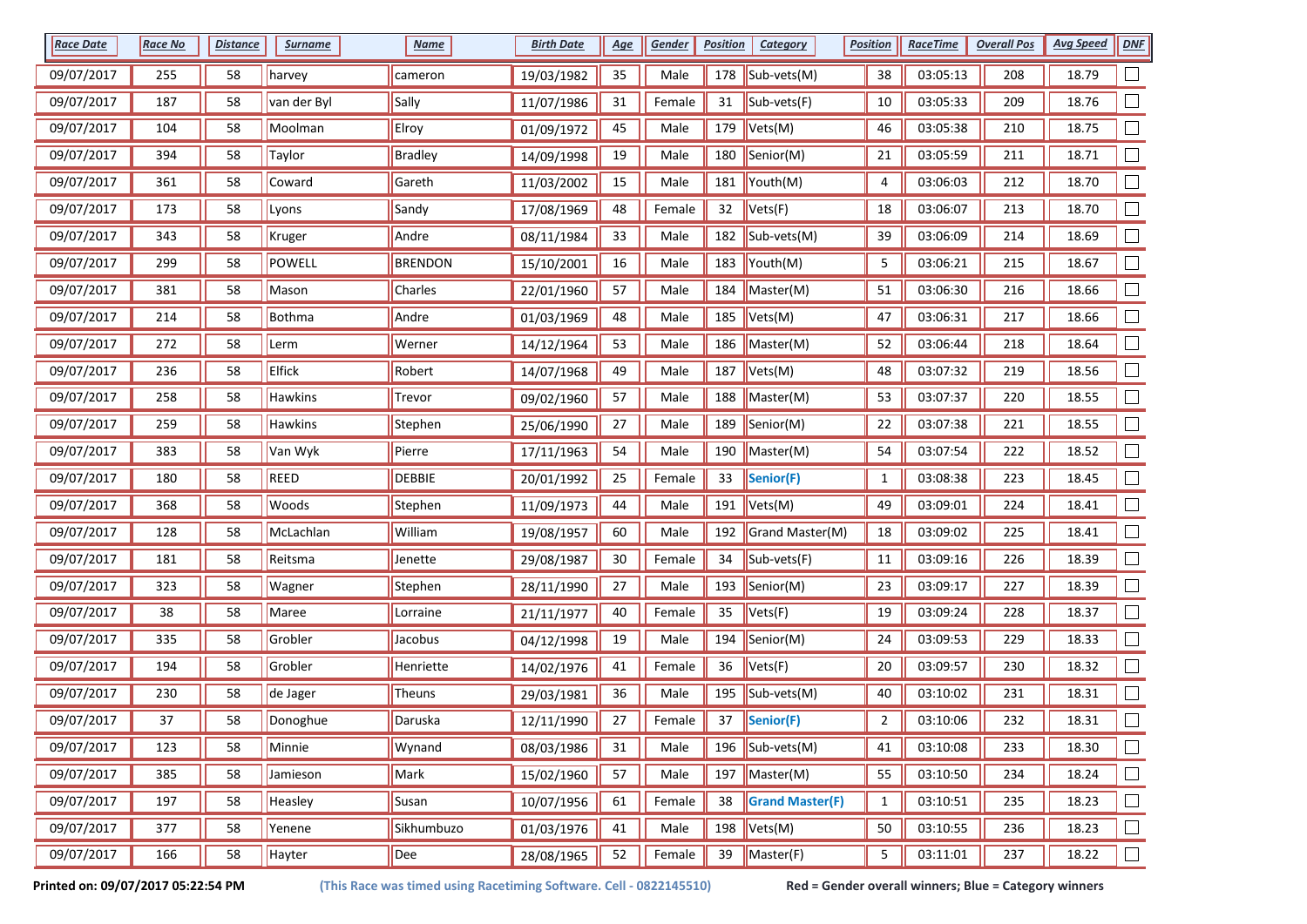| <b>Race Date</b> | <b>Race No</b> | <b>Distance</b> | <b>Surname</b>  | <b>Name</b>   | <b>Birth Date</b> | <u>Age</u> | Gender | <b>Position</b> | Category                      | <b>Position</b> | <b>RaceTime</b> | <b>Overall Pos</b> | <b>Avg Speed</b> | <b>DNF</b> |
|------------------|----------------|-----------------|-----------------|---------------|-------------------|------------|--------|-----------------|-------------------------------|-----------------|-----------------|--------------------|------------------|------------|
| 09/07/2017       | 232            | 58              | Dennis          | Rainier       | 09/04/1971        | 46         | Male   | 199             | Vets(M)                       | 51              | 03:11:16        | 238                | 18.19            |            |
| 09/07/2017       | 287            | 58              | Noack           | Vaughan       | 23/11/1974        | 43         | Male   | 200             | Vets(M)                       | 52              | 03:11:46        | 239                | 18.15            |            |
| 09/07/2017       | 237            | 58              | Els             | Riaan         | 20/06/1972        | 45         | Male   | 201             | Vets(M)                       | 53              | 03:11:47        | 240                | 18.15            |            |
| 09/07/2017       | 252            | 58              | Gravett         | Wayne         | 20/06/1965        | 52         | Male   | 202             | Master(M)                     | 56              | 03:12:35        | 241                | 18.07            |            |
| 09/07/2017       | 139            | 58              | Lavis           | Clive         | 09/03/1957        | 60         | Male   | 203             | Grand Master(M)               | 19              | 03:12:37        | 242                | 18.07            |            |
| 09/07/2017       | 130            | 58              | Marusich        | Mark          | 30/10/1955        | 62         | Male   | 204             | Grand Master(M)               | 20              | 03:12:38        | 243                | 18.07            |            |
| 09/07/2017       | 148            | 58              | Alfers          | Joe           | 03/08/1949        | 68         | Male   | 205             | Grand Master(M)               | 21              | 03:12:45        | 244                | 18.05            |            |
| 09/07/2017       | 124            | 58              | Glass           | Derek         | 20/11/1958        | 59         | Male   | 206             | Master(M)                     | 57              | 03:14:09        | 245                | 17.92            |            |
| 09/07/2017       | 222            | 58              | Coetzee         | Piet          | 25/02/1948        | 69         | Male   | 207             | Grand Master(M)               | 22              | 03:14:11        | 246                | 17.92            |            |
| 09/07/2017       | 149            | 58              | Schoonbee       | Johlene       | 24/02/1978        | 39         | Female | 40              | Sub-vets(F)                   | 12              | 03:14:28        | 247                | 17.90            |            |
| 09/07/2017       | 150            | 58              | Schoonbee       | Ezra          | 30/08/1968        | 49         | Male   | 208             | Vets(M)                       | 54              | 03:14:29        | 248                | 17.89            |            |
| 09/07/2017       | 176            | 58              | Moore           | Mare          | 24/02/1991        | 26         | Female | 41              | Senior(F)                     | 3               | 03:16:28        | 249                | 17.71            |            |
| 09/07/2017       | 179            | 58              | POWELL          | ANGELA        | 02/11/1963        | 54         | Female | 42              | Master(F)                     | 6               | 03:17:08        | 250                | 17.65            |            |
| 09/07/2017       | 297            | 58              | POWELL          | <b>ROBBIE</b> | 25/07/1966        | 51         | Male   | 209             | Master(M)                     | 58              | 03:17:10        | 251                | 17.65            |            |
| 09/07/2017       | 271            | 58              | Lee             | Duwayne       | 19/01/1969        | 48         | Male   | 210             | Vets(M)                       | 55              | 03:17:54        | 252                | 17.58            |            |
| 09/07/2017       | 126            | 58              | Harvey          | Neil Hammer   | 30/06/1970        | 47         | Male   | 211             | Vets(M)                       | 56              | 03:17:58        | 253                | 17.58            | $\Box$     |
| 09/07/2017       | 198            | 58              | Mare            | Leoni         | 22/09/1962        | 55         | Female | 43              | Master(F)                     | $\overline{7}$  | 03:18:42        | 254                | 17.51            |            |
| 09/07/2017       | 161            | 58              | Du Toit         | Lizzie        | 15/11/1983        | 34         | Female | 44              | Sub-vets(F)                   | 13              | 03:18:53        | 255                | 17.50            |            |
| 09/07/2017       | 285            | 58              | Naude           | Fanie         | 25/07/1985        | 32         | Male   | 212             | Sub-vets(M)                   | 42              | 03:18:54        | 256                | 17.50            |            |
| 09/07/2017       | 156            | 58              | Boshoff         | Kirsty        | 09/08/1978        | 39         | Female | 45              | Sub-vets(F)                   | 14              | 03:19:17        | 257                | 17.46            |            |
| 09/07/2017       | 191            | 58              | Vosloo          | Natalie       | 04/12/1985        | 32         | Female | 46              | Sub-vets(F)                   | 15              | 03:19:49        | 258                | 17.42            |            |
| 09/07/2017       | 134            | 58              | Loenen          | Craig         | 12/12/1975        | 42         | Male   | 213             | Vets(M)                       | 57              | 03:20:08        | 259                | 17.39            |            |
| 09/07/2017       | 298            | 58              | POWELL          | RICHARD       | 13/11/1971        | 46         | Male   | 214             | $\blacktriangleright$ Vets(M) | 58              | 03:20:10        | 260                | 17.39            |            |
| 09/07/2017       | 135            | 58              | Loenen          | Sharon        | 15/04/1976        | 41         | Female | 47              | Vets(F)                       | 21              | 03:20:16        | 261                | 17.38            |            |
| 09/07/2017       | 183            | 58              | sorensen        | caryn         | 14/01/1985        | 32         | Female | 48              | Sub-vets(F)                   | 16              | 03:20:40        | 262                | 17.34            |            |
| 09/07/2017       | 351            | 58              | Smith           | Keenon        | 08/10/1986        | 31         | Male   | 215             | $\vert$ Sub-vets(M)           | 43              | 03:22:15        | 263                | 17.21            | $\Box$     |
| 09/07/2017       | 249            | 58              | Gill            | Selwyn        | 09/04/1954        | 63         | Male   | 216             | Grand Master(M)               | 23              | 03:22:32        | 264                | 17.18            | $\Box$     |
| 09/07/2017       | 327            | 58              | Webb            | Mike          | 05/10/1959        | 58         | Male   | 217             | $M$ Master(M)                 | 59              | 03:23:11        | 265                | 17.13            | $\Box$     |
| 09/07/2017       | 315            | 58              | <b>TEIXEIRA</b> | MARCO         | 12/04/1979        | 38         | Male   | 218             | $\vert$ Sub-vets(M)           | 44              | 03:26:27        | 266                | 16.86            | $\Box$     |
| 09/07/2017       | 206            | 58              | Almanza         | Roberto       | 25/02/1990        | $27$       | Male   |                 | 219 Senior(M)                 | 25              | 03:27:21        | 267                | 16.78            | $\Box$     |